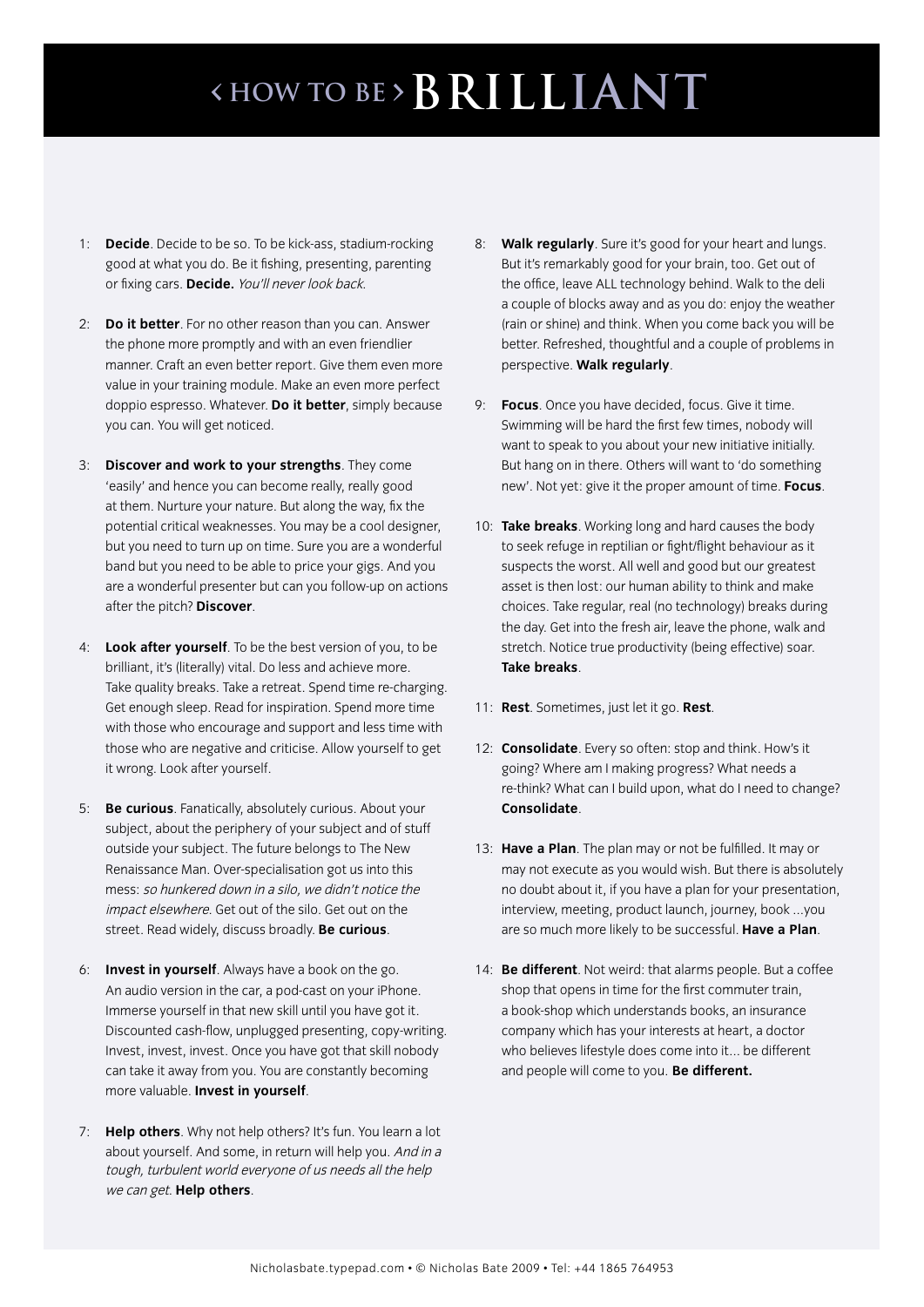- 15: **Prioritise**. Yes: there is too much to potentially do. That's because you have a great Life and you have imagination. Don't solve 'too much to do' by working longer hours: you are simply pinching that time from another part of your Life, typically home/personal or health or all of those. No, be tough: what are the essentials in this part of my Life? **Prioritise**.
- 16: **Be polite**. It makes doing business so much more pleasant; it enables full and rounded communication; it creates trust rapidly. And of those who are rude and don't 'deserve' your politeness? Be polite anyway: you may well shock them into a whole new way of interacting with the world. **Be polite** and have fun.
- 17: **Be enthusiastic**. It's infectious. It's good for your health. It gets stuff done. Nothing to feel enthusiastic about? Huh? You ended up on one of the very few habitable chunks of rock in the known universe. It has a breathable atmosphere, water and great music. You, too, can be **enthusiastic**.
- 18: **Stay hungry**. The first album, the first consultancy job, the first novel, the first sale and installation: they're often your greatest work. You really, really wanted that work. Don't let success and/or busyness dilute your efforts and distract you from your vision. Wake up every morning darn hungry to do a great job. Rain or shine. Stack of dollars on the bed-side table or not. **Stay hungry**: learn from the greatest who lost that passion.
- 19: **Stay Lean**. Get rid of the baggage, physical and mental. Think cowboy: horse, saddle-bags and blanket roll. Think Anne Frank: a diary and her faith. Think Roger Bannister and the number 4. Don't get slowed down. Don't make it complicated. **Stay Lean**.
- 20: **Laugh**. laugh, chuckle, guffaw, smile... It puts it all in proportion. It releases feel good chemicals. It bonds people. It flattens big egos. There's always time for a smile, a chuckle and downright laugh-out-loud fun in the brilliant Life. **Laugh**.
- 21: **1%**: that's all it takes. Say your helpfulness was upped by 1%. Or your creativity? Or your ability to pitch or close deals? Or if you had 1% more energy? And how easy is it to get just 1% more? Pretty easy. And if you multiplied a few of those '1%s' together e.g. 1% more enthusiasm times 1% better closing etc. what would happen? Well, you'd be brilliant. **1%**: that's all it takes.
- 22: **Love The Numbers**. Numbers are sexy. Forget the jokes about accountants. Get a grip on both talking numbers (cash-flow, P&L, the ratios...) and knowing what they are. In many situations numbers are power. Without them the gut, intuitive feeling which is in itself very powerful loses its qualifying and/or supporting edge. We do need to know how many, how much, what it cost. We can always decide to ignore it, but at least we ignored it intelligently. **Love The Numbers**.
- 23: **Copy**. Copy the best in your field. Golfers, copy-writers, tele-sales people. Who are the best in your chosen field and what do they specifically do to be so good at what they do? Get close to them. What exactly do they do-not necessarily what they say they do. E.g. top salespeople will say they close. They do, but in fact they are usually successful because of the questions they ask earlier in the sale. Top copy-writers say it's their use of descriptive language. True but in fact it's more than that: it's sensory rich language which engages. Find the best, build rapport with them and notice what the do. And copy it. You can build on that platform later. **Copy**.
- 24: **Lead**. When nobody is saying anything in the meeting rapidly going off track: say something and get it back on track. When the last thing you feel like on a wet November morning is motivating your team: motivate them. When nobody is willing to squash the negative conversation in the canteen: squash it. When lead is in your job title: lead. When lead is not in your job title: lead. Leadership is a mindset, not a grade nor a permission nor a badge. **Lead**.
- 25: **Breathe**. Nice and easy. Steady and deep. Get the oxygen to your brain it so much desires. Sit comfortably up-right at your desk. Stretch regularly. Go for a walk mid-day. Notice how much easier everything is when you are really breathing. Breathe fully and properly to be brilliant... **Breathe**.
- 26: **Be Patient**. Life does not use a simple linear equation: **effort in=results out**. Sometimes, a LOT of effort is needed to get the results you desire ( a book deal). Sometimes, the results you desire take a year or so (getting back to health). Sometimes the results you want come in a mysterious way (despite doing on-line dating and some speed dating, you bump into the guy of your dreams buying vegetables down at the Farmer's Market). It's worth hanging on in there. You will get what you want. **Be patient**.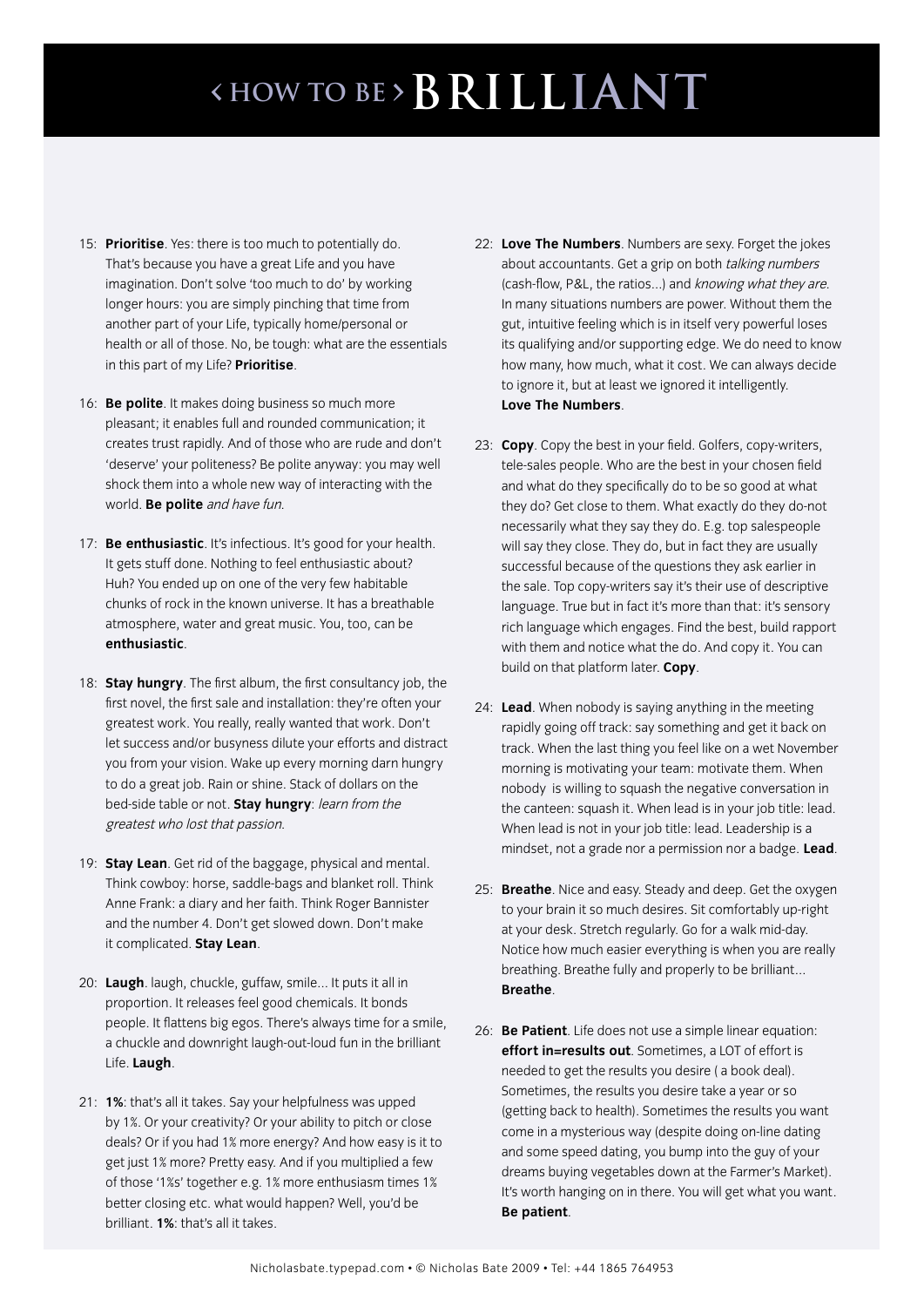- 27: **Study**. In a world where almost anything can be Googled/ Binged, what's the point of really knowing and learning things? Answer: it's the platform for your own breakthroughs, innovation and thought leadership. Study hard in your chosen field. Leak those studies into peripheral areas and study at the interfaces to other fields, too.Know stuff (learn it), Knead stuff (use it, apply it) and then Knit stuff (create your own ideas and concepts). **Study**.
- 28: **Note-book**. Paper or electronic, it's no big deal. Start jotting stuff down. Quotes, references. Things to follow up. Ideas. Authors to read. A person to try and contact. Have it with you most of the time which is the possible advantage of a small paper note-book+pencil. Regularly review and consolidate. Musings and quotations, not just actions. Private to you. More scrap-book, less text-book. This is the book you are writing. This is the book which is the basis of identifying your unique brilliance. Get one. Write one. Daily. **Note-book**.
- 29: **Scale**. Get good at scale. When do you need to be a big picture visionary? Thinking ahead, dreaming and plotting: hot-air balloon view. And when do you need to come down to Earth, change the scale and think detail, detail and yet more detail. One aspect of 'being brilliant' is about choosing the right sense of scale at the right time. **Scale**.
- 30: **Chemistry**. A great meeting needs chemistry between the players. A presentation needs chemistry between you and the audience. You and your future business partner need a certain chemistry. Chemistry is the soft stuff, the intangible that turns 'pretty good' into 'brilliant'. A great gig into an awesome one. An OK pasta place into an excellent one. Think about the molecules you are generating: **open, abundant**, **encouraging and receptive**? Or hostile, cynical, closed? It's not a cologne nor after-shave; it's a choice. **Chemistry**.
- 31: **Use Your Head**. You have the most marvellous brain. But on a daily basis we mis-treat it. Distract it with crazy multi-tasking, poison it with corn syrup over-load, fatigue it by taking no breaks, torture it with lack of sleep, cause it deep anxiety by dwelling on what's not going to happen, deprive it of fresh information by not reading... Don't do it. Just don't do it. Love your brain and it will amply return the care and attention lavished upon it. Start now: you really don't need that third cola. Really. **Use Your Head**.
- 32: **Act on Feed-back**. Get regular feed-back and act upon it. Sure, some people are rude. Some overly critical. Some are too nice. But if you ask enough people you will identify themes ('you don't listen', 'you are really creative', 'you're brilliant at pitching', 'you really need to address your time-keeping ...) and that's what you need to address. **Act on feed-back**.
- 33: Establish your **rhythm and rituals**. Create a certain rhythm to your day: your highly productive writing/ creating/thinking parts. Your sheer doing, labouring parts. Your chill out/relax parts. Punctuate that with certain rituals. The walk, the conversation, the reflective ristretto coffee, preparing a meal. Simple brilliance can appear from simple **rhythm and ritual**.
- 34: **Forget Perfect**. Brilliant isn't about being perfect. In fact trying to be perfect is what so often stifles releasing the best version of ourselves which is the key to our route to brilliance. No: raise your standards, sure. Don't walk by a quality issue, true. But don't get hung up about 100% perfection. Presentations which are too slick don't engage. Timetabled vacations for the kids are not so much fun for those on the receiving end. And perfect marketing plans so often lack bite. A bit of wabi sabi, a bit of imperfection is an important key to brilliance. **Forget Perfect**.
- 35: **Do**. Don't just talk. Don't just read. Don't just study. Brilliant is a verb. Brilliant is an activity. Get out there and knock their socks off. Today. With your pitch, the meals you serve, the cars you service, the constituents you speak to, the children you teach, the clients you consult with, the book you write. Do it brilliantly. **Do**.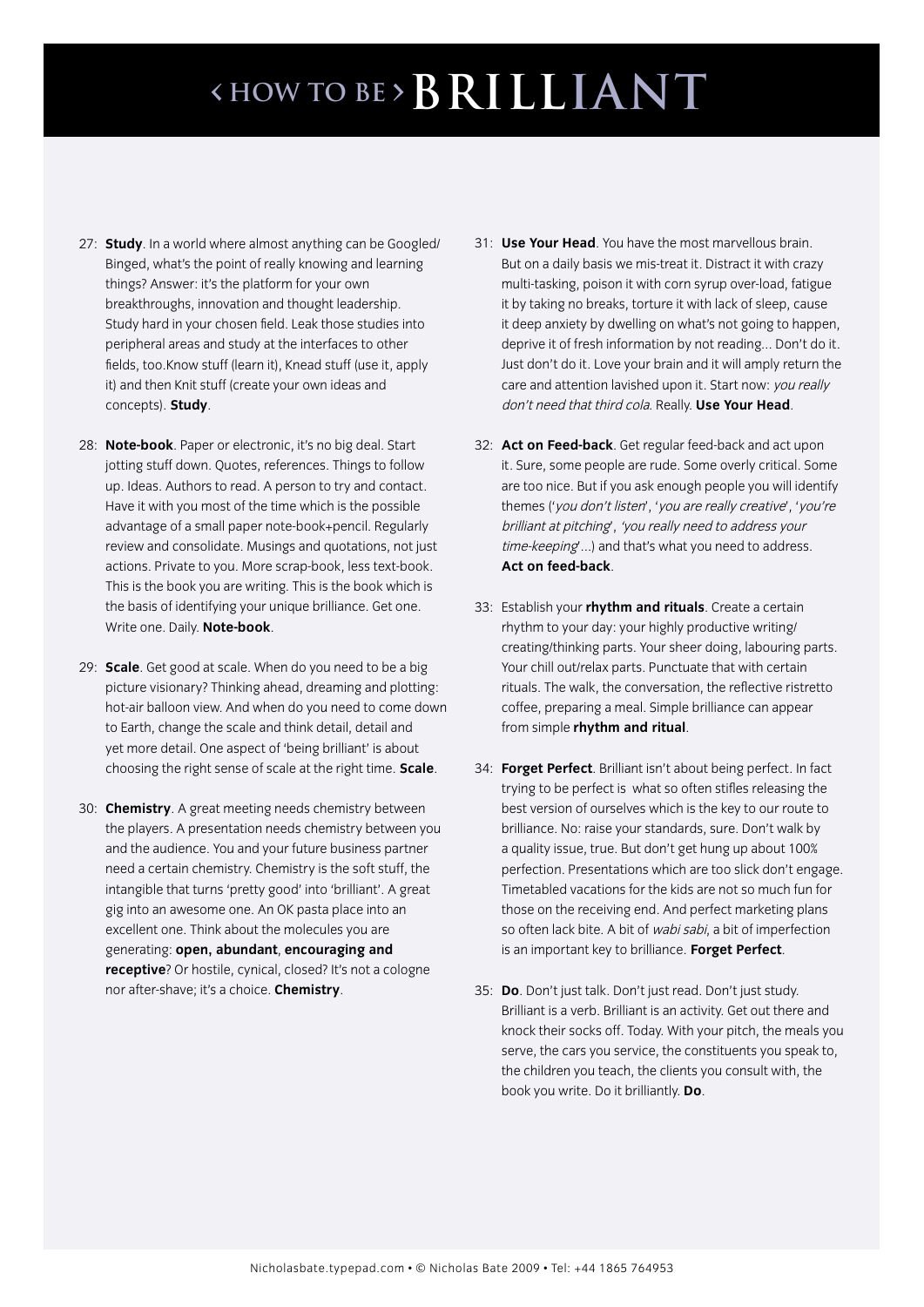- 36: **Balance**. Brilliant isn't making it on the stock exchange if you never see your kids. Brilliant isn't winning the company Porsche two quarters in a row if the third quarter you were in hospital with chest pains. Brilliant isn't doing it just to impress the neighbours. Brilliant is achieving balance across what is important to you: only you can decide what that is. It isn't easy. That's why it's a characteristic of brilliance. **Balance**.
- 37: **Have courage**. Too many people won't speak out in meetings. Or do hang around to be last out of the car-park. Or do respond to e-mail from their boss on a Sunday afternoon. Not you. You know that isn't brilliant. That's keep your head down. No: have the courage to work from a deeper place than just the immediate issue and not walk by a quality issue: a poorly run meeting, a customer being poorly treated or a badly managed 're-org'. **Have courage**.
- 38: **Be on time, every time**. Have your notes with you. Polish your shoes. In one sense it's harder and harder to pull ahead of the competition. But in another, it's easier: the basics are increasingly poorly addressed. Do an agenda for your meeting and your professionalism will be noted. Remember and use your host's name at the conference. Do the basics, brilliantly. Consistently. **Be on time, every time**.
- 39: **No excuses**. No, he wasn't late because of the traffic. He got up late. No, the essay wasn't of poor quality because of too many deadlines. She didn't have a plan. Global Conglomerates isn't doing badly because of the recession. It doesn't have a 'hard times' strategy. It's pretty easy to find an excuse. And a lot of the time you can get away with it. But it causes your standards to degrade so quickly and it sure isn't brilliant. Keep an excuse for when it isn't really an excuse. **No excuses**.
- 40: **Be There. When you are at home: be there; stop worrying about work. When you are at work: be there; stop wishing the day away. When you are playing Lego with your daughter: be there; at your son's football match: be there; when she's low and writes to you: be there. Be There**.
- 41: **Today. Today is a great day to be brilliant. Go for it. Today**.
- 42: **Get Clear on You. Get clear on who you are and what you offer the planet. You've got to become you. Parents, school, books, music, politicians have all done their fair share to shape you, for good and for bad. But it's now time to start releasing your brilliance. What are you about? What's your philosophy? What's your contribution to this spinning rock hurtling through space? Get a handle on that and your brilliance will shine. Get Clear on You**.
- 43: **Manage Your Own Career**. Nobody: your manager, your CEO, your HR specialist has your career truly, really in mind. You must take that action. Every month take 15 minutes to look at your CV. Does this represent your brilliance? If so: how will you maintain it? If not: what needs to be done? Don't delegate nor out-source the management of your career. Take it 100% on board and get it back on track. **Manage Your Own Career**.
- 44: **Be consistent**. The croissants need to be melt-in-yourmouth buttery every day. The high-wire act needs to be consistently terrifying. Your team's customer service needs to be truly remarkable. Brilliance isn't about one-offs. Nor is it about 100% perfection. Does it rule out spontaneity ? No way! But it is about consistency. Turn up on time, every time, day after day. Easy? No. Brilliant? Yes. **Be consistent**.
- 45: **Systems**. You don't want to waste your energy trying to find that document, be it paper or electronic. Nor wondering which clients you should chase for actions. Nor money. And your big ideas need to be front of mind not lost at the bottom of a drawer of back of a notebook. Systems automate, make things easy, save your energy and ensure what needs to be done gets done. So you can really concentrate on being brilliant. Whether it's a brought-forward file, a white-board, both or something totally different, sort a system soon. **Systems**.
- 46: **Pause**. Just slow down. The adrenaline is building: too much, too fast. You're running, not thinking. Clearing e-mail not creating. Talking hurriedly in corridors not making business breakthroughs. Pause; take a breath; re-connect; be here now. Re-engage brilliance. Cool. **Pause**.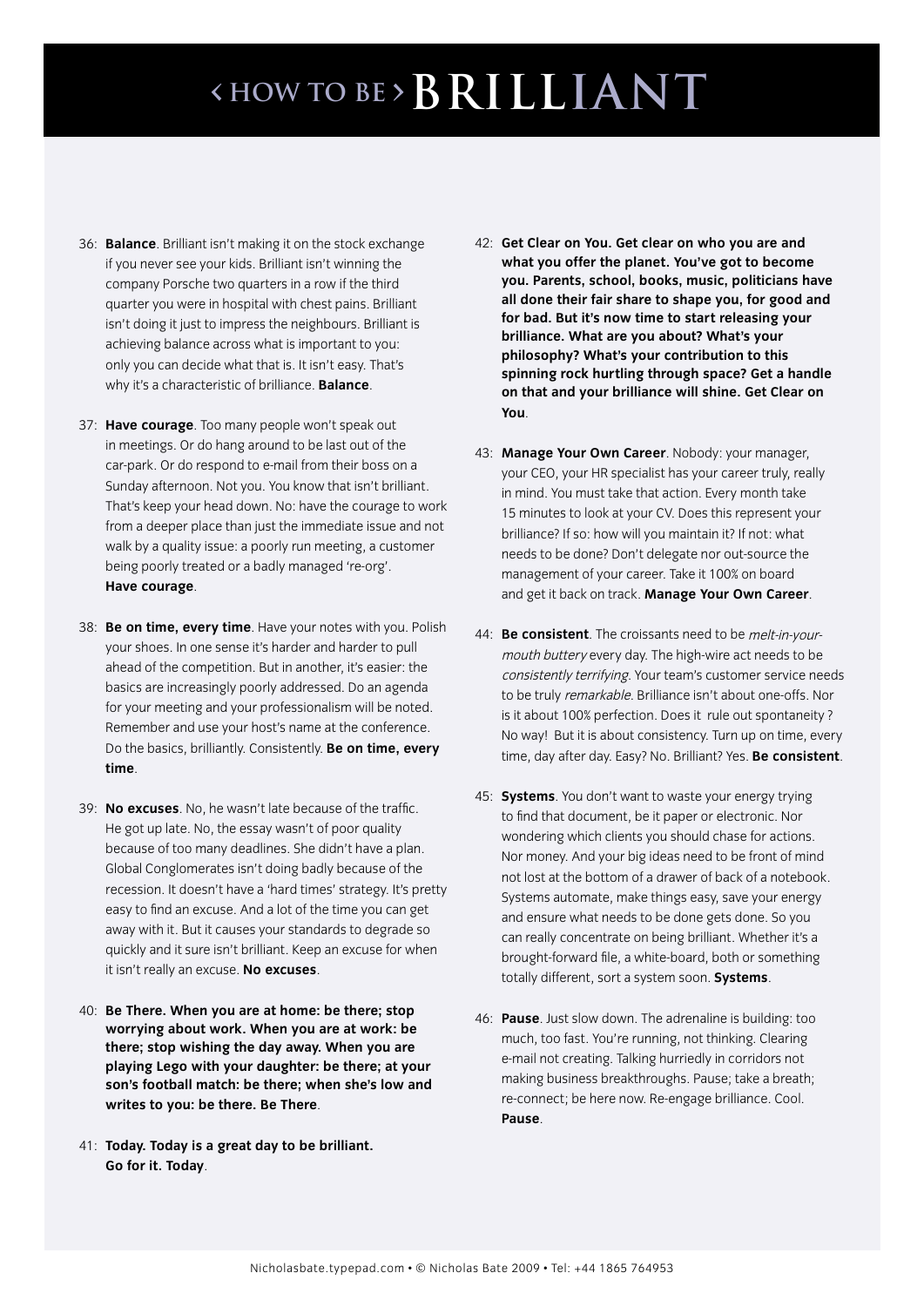- 47: **Physics**. Newton's Third Law of Motion says 'to every action there is an equal and opposite reaction'. The commercial world is much the same. To get the results out, you need to put the work in. The only thing is that unlike your experiments in the lab at school, the reaction to your stimulus can be delayed. Marketing activity may take months to yield robust sales. Your reputation may take years to build. But it will. Perhaps it's easier to think of it in terms of karma. Whatever. **Physics**.
- 48: **Tomorrow**. Have a plan. With a plan you save a lot of energy and you are more likely to get what you want. Sure, things will crop up. Yep, things will go off plan. But overall you achieve a lot, lot more: you stay effective. Draw a vertical time line for the day and allocate actions against that time line also allowing time for meetings (planning and recovery), breaks and a bit of 'managing crises' time. Most importantly make use of your peak productive times by matching tough tasks to maximum productivity. Have a plan. **Tomorrow**.
- 49: **Don't Worry**. Well, do worry about some things. Have you got a plan B for your pitch to Global? Have you got some cash for taxis? Has your daughter done enough revision? But don't worry about everything: it's debilitating, it's distracting and most importantly most of your worrying doesn't change things one iota. It will probably still rain. He may well not turn up. The flight could be delayed. Whatever: be resourceful, be brilliant. **Don't Worry**.
- 50: **Start**. Brilliance isn't a 'done and dusted' destination. The client gets more demanding, there are more exam hurdles for your children to leap and things in general become slowly but surely more uncertain. Brilliance is a path, a journey, a clearly defined arrow's flight. Choose it and you'll get what you want; whatever that might be. But you have got to start. **Start**.